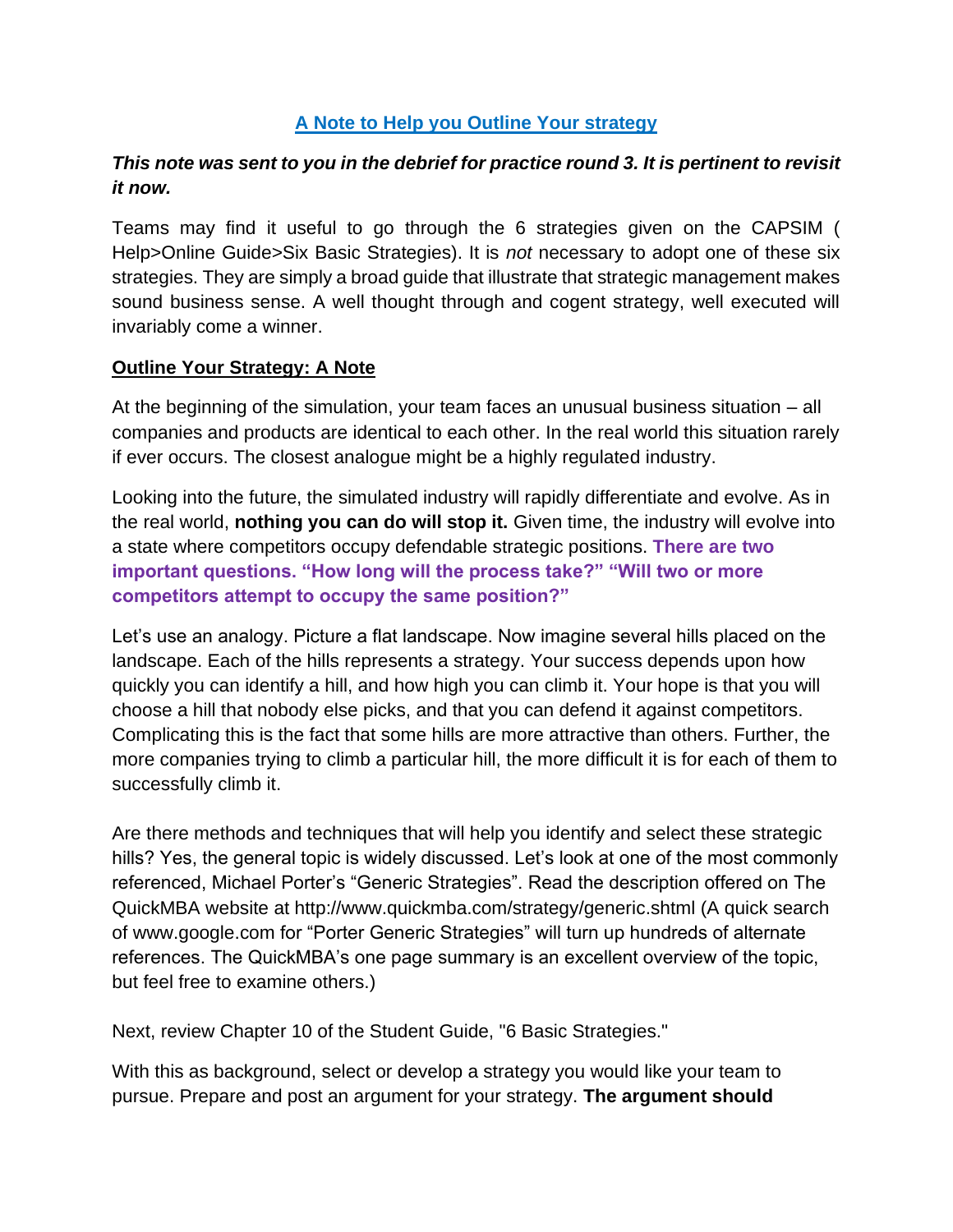### **address these issues:**

1. **Segments. Which segments matter to you? How much share of those segments must you achieve to be an "average competitor" in the overall industry?** For example, if you choose to play only in Traditional and Low End, you would have to command a higher share of those segments to achieve "average industry sales".

## 2**. Profit potential**.

3. **The speed at which you can create a defendable position**. For example, new products typically take two years to bring to market. Significant productivity improvements could take several years.

4**. Priorities**. Which products are most important to you? Which are least important?

# **Competitive Advantage and Core Competence: A Note**

Let us examine the capabilities your company needs to develop to deliver its strategy. We assume that your team is about to have a meeting to set long range priorities around performance capabilities. This note is pre-work for that meeting.

At this point you have a vision, and you have a strategic direction. For example, you might be saying, "We plan to be a high technology company. We will concentrate our resources upon the High Tech segment. We will compete based upon differentiation." Or you might have decided to be in every segment and compete on price, or any of a dozen other combinations of vision and strategy.

**But what capabilities do you need to develop to execute your strategy?** For example, it is one thing to say, "We will compete on price", and another to build a company that can effectively compete on price and still produce a solid return for stakeholders.

Let's relate two popular ideas, "Core Competence" and "Competitive Advantage", to your situation. You will find dozens of references to "Core Competence" (C.K. Prahalad and Gary Hamel) and "Competitive Advantage" (Michael Porter) on the Internet. (For example, try the QuickMBA. http://www.quickmba.com/strategy/core-competencies/ and http://www.quickmba.com/strategy/competitive-advantage/.)

You could develop competencies in awareness, accessibility, product redesign, product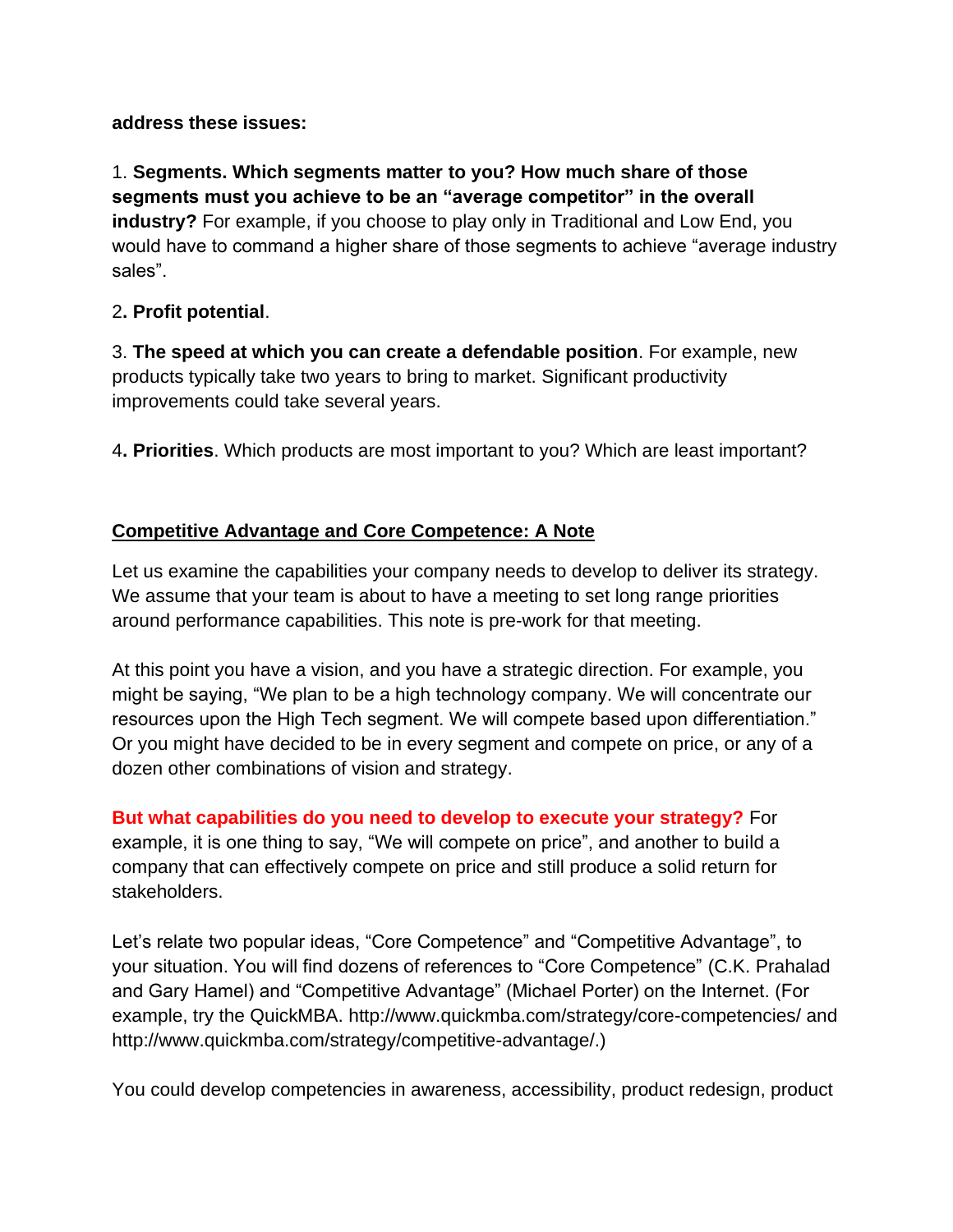invention, automation, plant utilization, human resources, cash flow management, and forecasting. All of these competencies take several years to develop.

You would use these competencies to develop competitive advantages. For example, competencies in automation and human resources could lead to a competitive advantage in cost leadership. Competencies in awareness, accessibility, and design could lead to a competitive advantage built upon differentiation.

With this as background, think about **three key questions**:

- **1. What are the top three competencies you believe necessary to execute your vision and strategy?**
- **2. What decisions do you need to make to develop these competencies?**
- **3. How will they produce competitive advantage?**

# **A PERTINENT NOTE: Retained Earnings**

A query raised by a participant recently was:

"I have \$X million in retained earnings, but I'm unable to use it to retire part of my debt. Why do I have to borrow when I have such large retained earnings? "

It's good that this question was raised. A number of senior execs in industry with fancy MBAs also falter fundamentally here. Countless MBAs across the world can get top marks in accounting and finance courses without getting this foundational truth right.

**This basic funda, if not cleared now, can stick with the best of us throughout a lifetime**. Capstone will help clear numerous fundas across functions. Pay attention to the basic accounting equation above.

Remember Assets = Liabilities + Contributed Capital + Retained earnings.